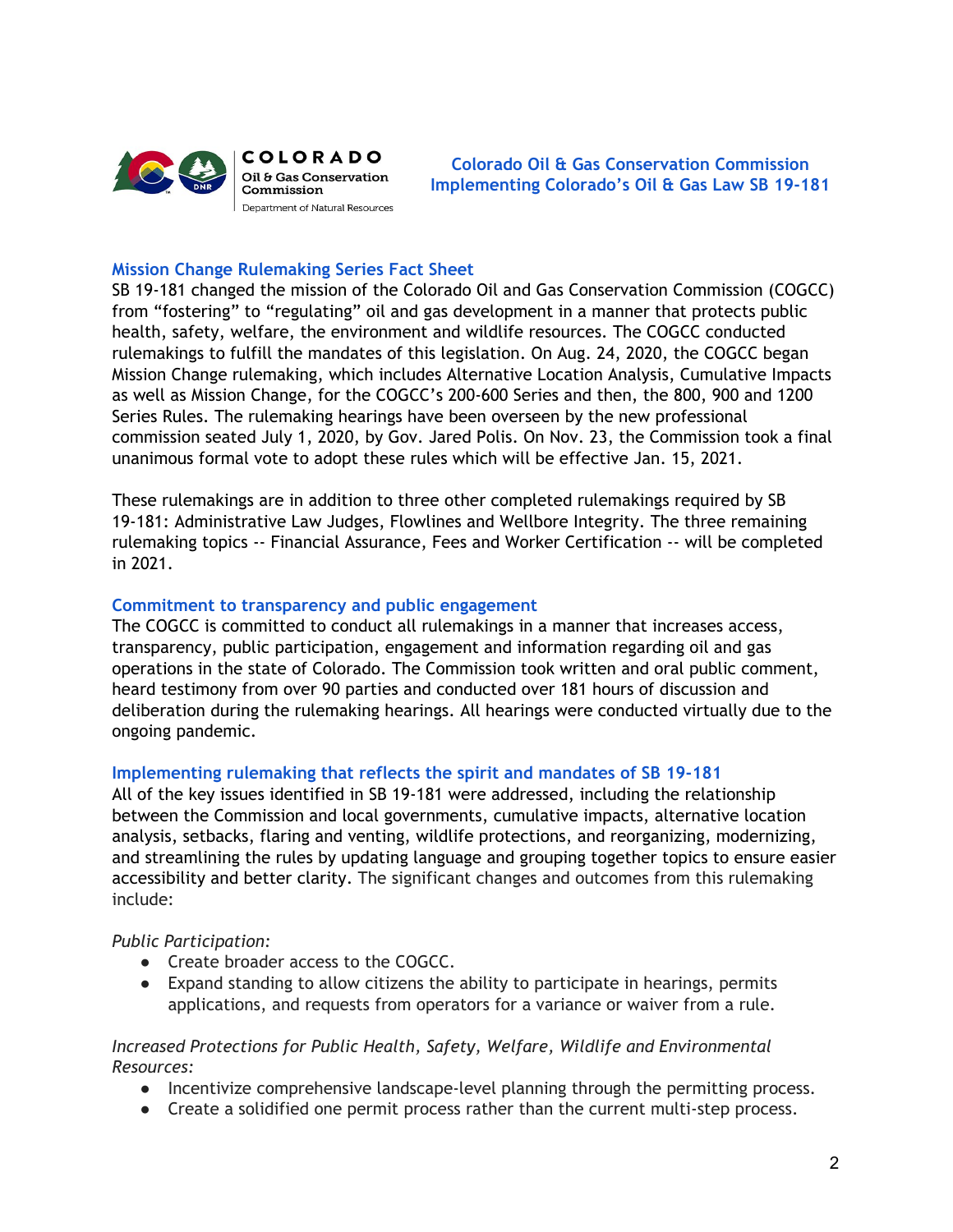- Transfer the permitting authority from administrative approvals by the Commission's Staff to the Commissioners through a public hearing, which increases transparency and public participation.
- Establish new regulatory relationships with local governments, which includes COGCC involvement early on in local permitting and siting processes and includes recognition that operators must comply with the most protective regulations.
- Ensure environmental justice for disproportionately impacted communities and allow them to be involved in the permit process. These are Colorado's first ever rules to be adopted that incorporate environmental justice as a consideration in facility siting.
- Create a first-of-kind Cumulative Impacts data gathering system with an annual reporting requirement to the public for transparency.
- Establish protective setbacks for oil and gas development from residential building units, schools, and high priority habitat, including riparian areas.
- End routine flaring and venting.
- Increase protections for wildlife management.
- Increased protections for water resources.

# **Mission Change Rule Series Change Highlights include:**

### **200 Series "General Provisions"**

- 1. Adopt new regulation governing transfer of permits to ensure that COGCC has all the information it needs to effectively regulate facilities that are transferred between operators
- 2. Improve due process for operators and take advantage of the new, full-time Commission by allowing the Director to order immediate actions to protect public health, safety, welfare, the environment, and wildlife resources with an expedited appeal to the Commission.
- 3. Streamline and modernize processes for handling confidential information.

## **300 Series "Permitting Process"**

- 1. Define the relationship between local and state governments:
	- COGCC and local government collaboration on permitting process.
	- Commission ensures that oil and gas permits are only approved if they are protective of public health, safety, welfare, the environment, and wildlife resources.
- 2. Consideration of disproportionately impacted communities.
	- For the first time, a state agency will incorporate environmental justice as a consideration for the siting of a facility into its rules.
	- Adopt procedures to ensure that residents of disproportionately impacted communities can fully participate in the Commission's permitting process
- 3. Commitment to gathering data and partnering with CDPHE on cumulative impacts, including greenhouse gases.
- 4. Adopt a new alternative location analysis process to allow the Commission, operators, and local governments to determine how best to avoid impacts to a wide range of resources.
- 5. Incentivize and encourage Comprehensive Area Plans as a tool for planning and minimizing adverse cumulative impacts.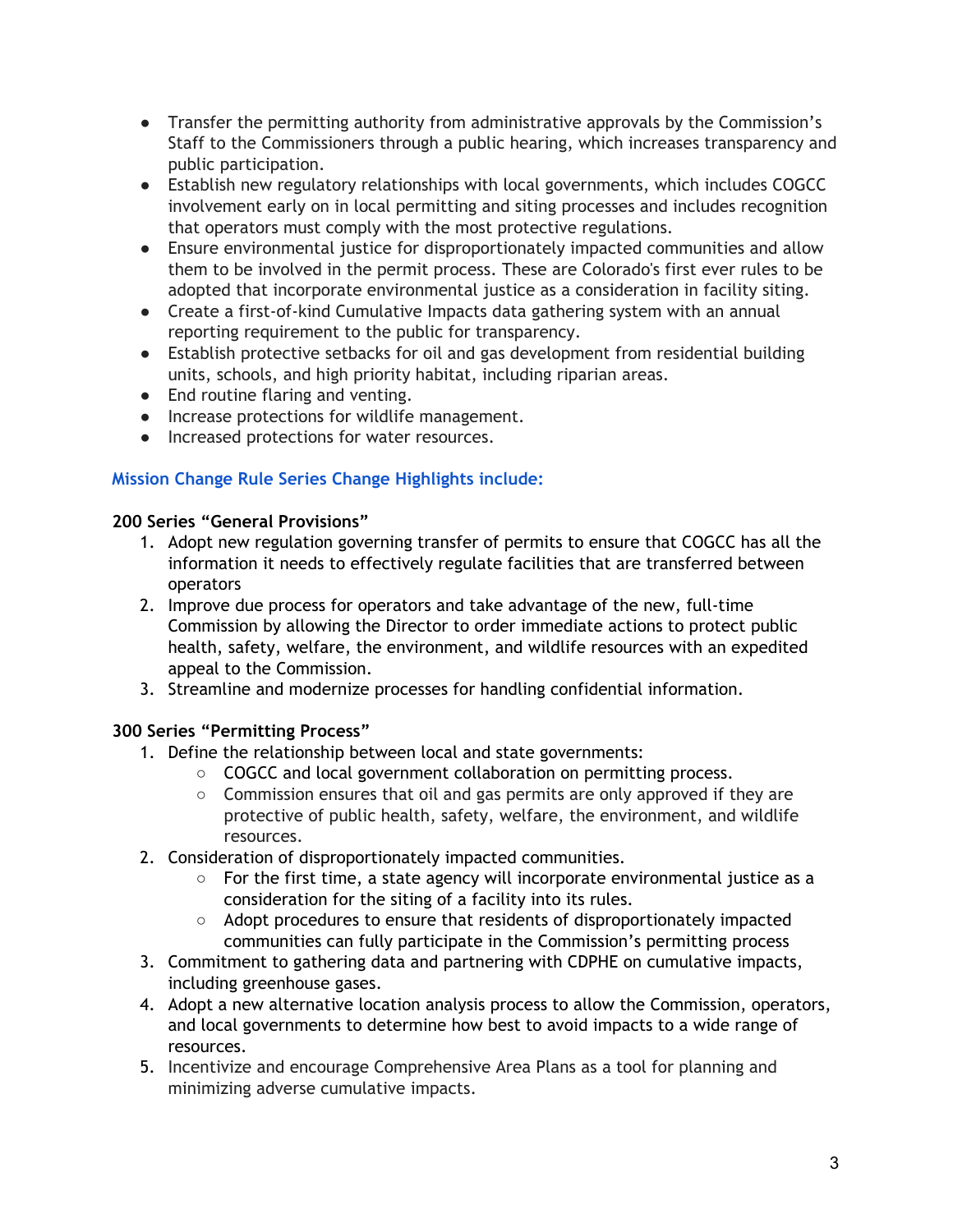### **400 Series "Operations & Reporting"**

- 1. Expand rules to protect public water systems that rely on shallow, vulnerable groundwater sources to help protect Colorado's water resources:
	- Oil and gas operators will consult directly with public water system providers for each permit application that could potentially impact a public water supply.
- 2. Adopt statewide prohibition on certain chemical additives in hydraulic fracturing fluid that pose unique risks to public health and the environment if accidentally spilled or released.
- 3. Clarify the timing and recipients of notices about oil and gas operations, including local governments, surface owners and the general public.
- 4. Noise & Nuisance:
	- Create nuisance (i.e, noise, odors, dust, lighting, etc) standards at the appropriate and protective regulatory protocol during all phases of oil and gas operations.
	- Allow the Director to take action to require the operator to mitigate the issue, to the point even of stopping operations for noise.
	- Adopt new standards for low-frequency noise (vibration).
	- Ensure the Director and Commission have discretion to apply lower noise standards for both high frequency and low frequency noise where necessary.

### **500 Series "Rules of Practice & Procedure"**

- 1. Expand public access to Commissioners by allowing any impacted person to request a local public hearing to allow people across the state to participate in the process before the COGCC and have direct access to the Commissioners.
- 2. Expanded the definition of "Standing" which was previously very narrow and differed for each type of hearing, to ensure that all local governments and affected residents have an opportunity to be heard before the Commission.
- 3. Additionally, expanding public access and information by:
	- Making Pooling brochure available in Spanish
	- Committed to best practices for community engagement
	- Establishing a registry for mineral owners

# **600 Series "Safety & Facility Operations Regulations"**

- 1. Expands protective setbacks for schools and homes to 2,000 feet. The 2,000 foot setback to buildings except for when protective measures are in place and the Commission approves. This includes 4 "off-ramps":
	- a. The well location is already within an approved comprehensive drilling plan or comprehensive area plan.
	- b. Specific equipment that has the greatest noise and emissions, including wells, tanks, separation equipment, or compressors are located more than 2,000 ft. from buildings.
	- c. The commission finds after a hearing that companies have taken "substantially equivalent" protections for public health and safety.
	- d. A property owner or tenants sign a special waiver agreeing to have a well pad built closer than 2,000 ft.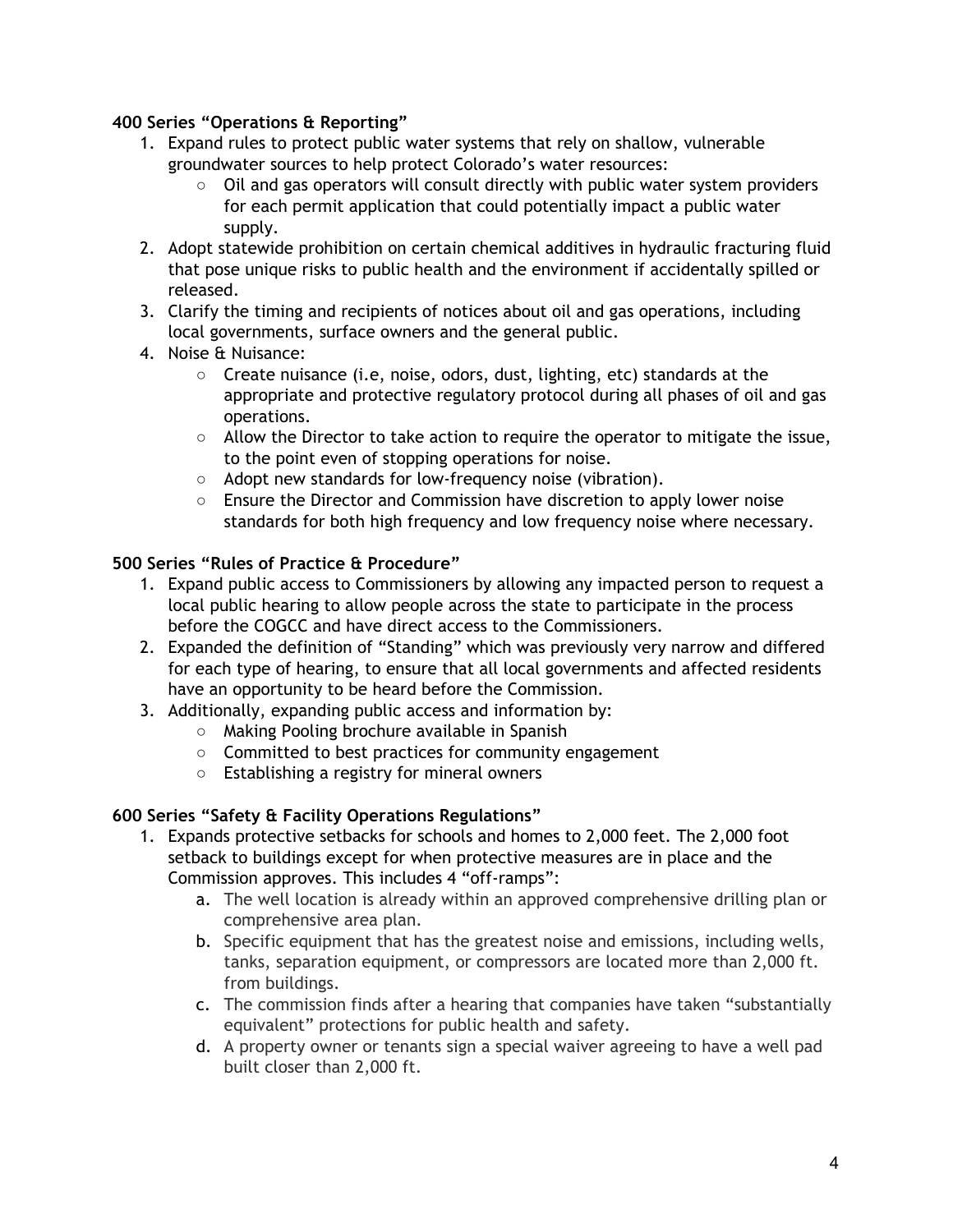2. Improve regulatory standards for worker safety and public safety by requiring operators to develop operations safety management programs, emergency response plans, and adopting first-ever periodic inspection protocols for all oil and gas facilities.

## **800 Series "Underground injection for Disposal and Enhanced Recovery Projects Provisions"**

- Strengthen protections for groundwater by ensuring that underground disposal of produced fluids is fully protective of usable groundwater, in partnership with the U.S. EPA and the Colorado Water Quality Control Division.
- Adopt Colorado's first-ever substantive regulatory requirements to prevent induced seismicity associated with underground injection.
- Incentivize underground injection of waste fluids as a best practice for management of exploration and production waste that reduces emissions and other surface impacts of E&P waste management.

## **900 Series "Environmental Impact Prevention"**

- 1. Adopt best-in-the nation standards to protect public health, mitigate climate change, and prevent the waste of a valuable natural resource by prohibiting routine venting and flaring of natural gas.
	- Permit flaring when conditions at the well are disrupted, during emergencies and with written permission during maintenance, production evaluations at wildcat wells, or as part of an approved gas-capture plan.
	- Other times flaring would be permitted include when necessary to complete a well or when an operator can show it will minimize adverse impacts to public health, safety, welfare, the environment or wildlife resources.
- 2. Create a new approach to evaluate the cumulative impacts of oil and gas development through the Commission's innovative CIDER database and other cutting edge research to address greenhouse gas emissions, protect wildlife habitat, and recycle and reuse water.
- 3. Incentivize reuse and recycling of produced water through improved data collection, advance waste management planning, and tailored standards for storage pits.
- 4. Improve reporting of spills and releases by clarifying regulatory standards, broadening notifications, and requiring prompt cleanup.
- 5. Ensure Colorado's groundwater is safe to drink and soil resources support healthy crops and vegetation by modernizing waste management practices and strengthening cleanup standards.

## **1200 Series "Protection of Wildlife Resources"**

- 1. Require avoidance of Colorado's most critical habitats through specific habitat protections as well as preparation of an alternative location analysis.
- 2. Mandate compensatory mitigation requirements as directed by SB 19-181.
- 3. Expand rules to protect aquatic habitats for both iconic native and economically important aquatic species.
- 4. Implements EO D019 011 *Conserving Colorado's Big Game Winter Range and Migration Corridors* through minimizing disturbance in big game winter range and migration corridors.

# **SB 19-181 Rulemaking Accomplishments:**